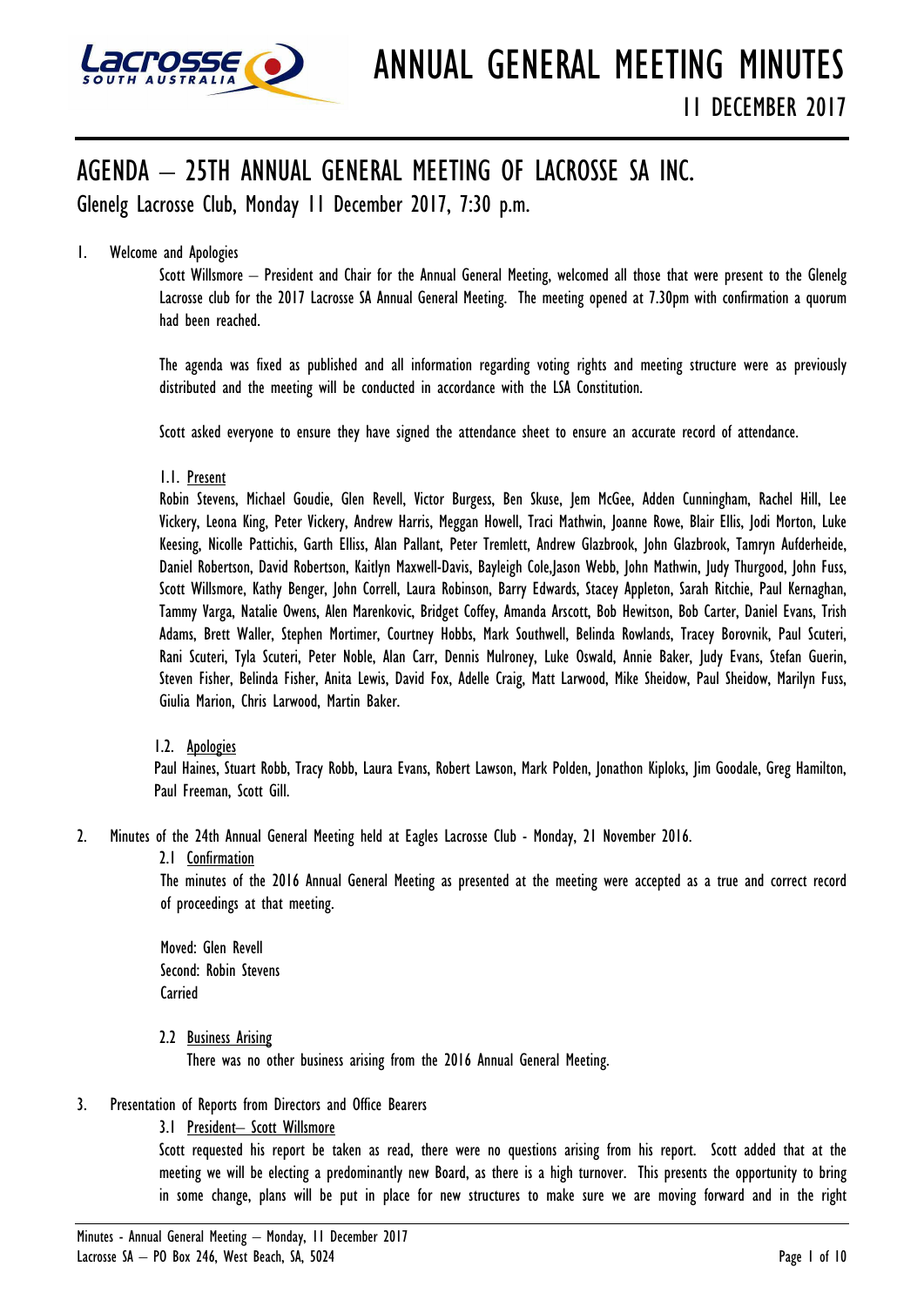

direction, where portfolios are actually maintaining a level of work that is in accordance with growth and for our membership. To all that are intending to nominate tonight bare this in mind and take the on the opportunity with the fresh new faces.

- 3.2 Executive Officer Giulia Marion Giulia requested her report be taken as read, there were no questions arising from her report.
- 3.3 Deputy President and acting Junior Competition Director Mark Polden Mark was an apology for the meeting and Scott will take his report as read, there were no questions arising from his report.
- 3.4 Director, Finance Jem McGee

The profit from this year compared to last year looks large on paper, however a large percentage of this was from the fines that were received this year from last financial year. The other large profit is also from not having Park 25 field hire. Considering the two amounts from the fines and field hire the profit is quite similar to previous years.

Jem thanked Alan Carr for the work he has done in the past and his assistance that he provided Jem this year. Jem believes he has a good grasp on where LSA is heading. There will be extra expenses next year that we are hoping to keep to a minimum.

A question was raised in relation to the additional salary expenses. This was largely due to paying staff overtime for the extra hours worked on tournaments and includes long service leave that was paid.

There was also a question as to what LSA plan to do with the \$9400 that was received through fines. At this stage LSA do not have any plans for the money as it was for the previous year. It was taken for referee fines and LSA will be looking at putting this money into the development area which will be discussed with the Board. LSA envisage that this money will be going back to the area that it was received from, however is still to be determined.

State team income appeared larger to the expenses that were paid, this is primarily due to the crossover of financial year ending on 30 September and expenses still to be paid out from teams. This line item was a snapshot of where we were at as at the end of financial year, in previous year, the expected expenditure has been included in the report even though is was paid out following the financial year. Jem noted that he had changed the way this looks to get a more accurate set of financials that pertain to the financial year only.

Further questions were raised in relation to the amount of wages that had been paid as it appeared to be a significant increase. It was asked as to why if we are working on an accrual accounting system as to why the long service leave was not accounted for in previous years. It was stated that it was accrued when due rather than being included in previous years. Further to this it was also explained that the wages for LSA's Development Coordinator had been included in wages and in previous years this had been included in development expenses. It was requested that in future for any changes such as this that a financial notes section be added to the finances.

It was also requested that the fixed assets be looked into as the equipment needs replacing as it is aging and perhaps storage facility be looked at.

The expense for overseas visiting teams is for touring teams that travel to Adelaide. Monies from this is predominantly an in/out that includes payments for ground hire, line marking, coaching and state teams etc who assist with clinics and games against the touring teams.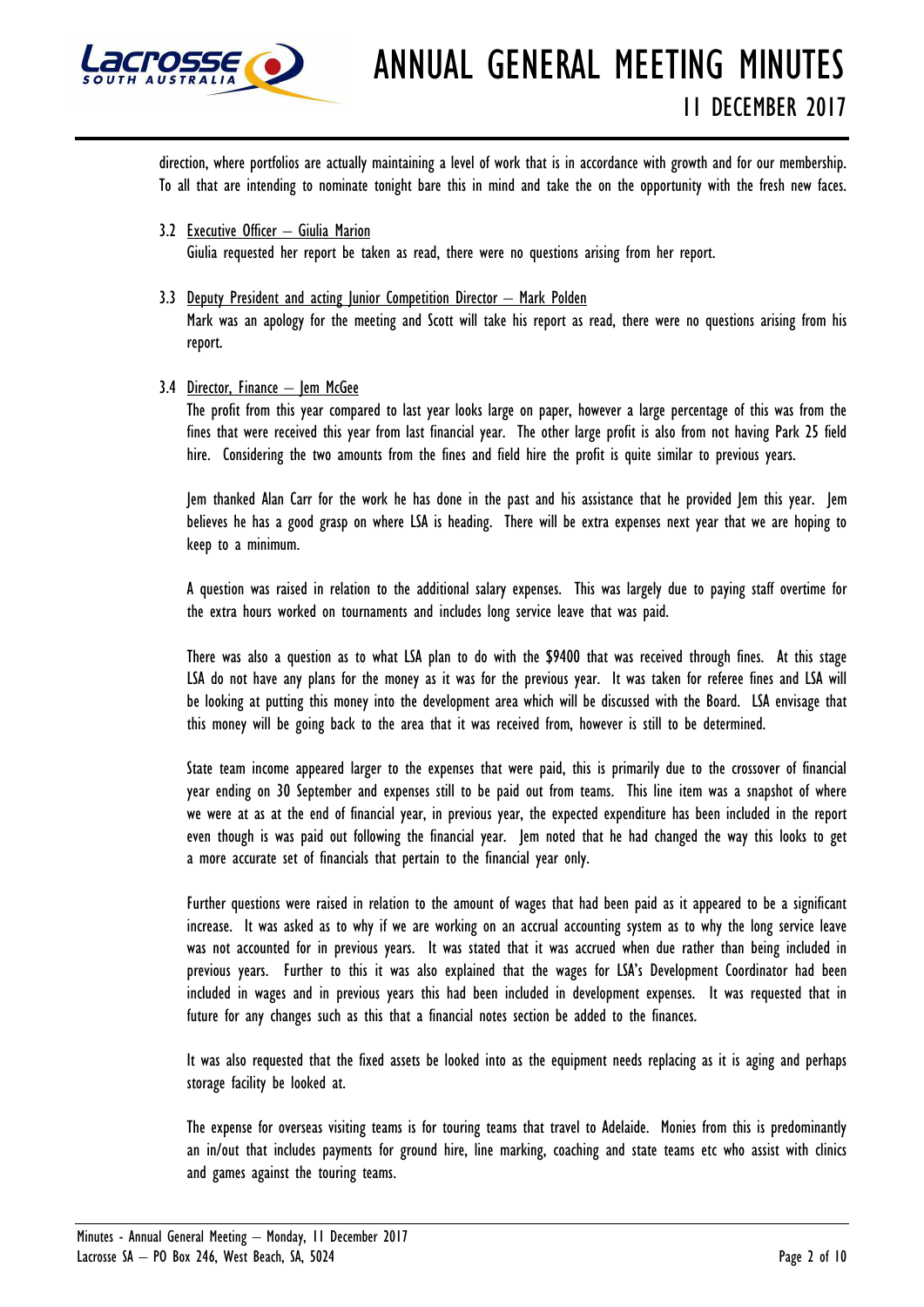

Jem requested the financials be moved and that the Financial Report be received and accepted. Moved: Dennis Mulroney Second: Ben Skuse. **Carried** 

3.5 Director, Women's Competition – Bob Carter (Acting)

The 2018 Women's State League draft has been distributed to all Club representatives and Club secretaries. Club personnel are urged to pass this information onto the new committee representatives.

The scheduled women's indoor exhibition game will not be proceeding as the information requested was not supplied which included team lists to ensure players were financial to ensure they are covered under LSA's insurance. As this information was not received there were no arrangements made to hire the venue for the extra time required. Moved: Glen Revell Second: Jason Webb Carried

3.6 Director, Men's Competition – Bob Carter

The 2018 Men's State League draft has been distributed to all Club representatives and Club secretaries. Club personnel are urged to pass this information onto the new committee representatives.

The men's indoor lacrosse final will be played at 8.00pm at Blackwood Recreation Centre, Bombers v Chiefs. All Clubs are urged to come along and support the teams. Moved: Judy Evans Second: Mike Sheidow **Carried** 

3.7 Development Coordinator – Marilyn Fuss

Marilyn requested her report be taken as read, there were no questions arising from her report.

3.8 Director, Coaching – Martin Baker

Martin apologised for the delay in producing the certificates, these are now in process with the office and should be issued in the next week or two for those that have submitted all their requirements. There will be a number of coaching sessions early next year including sessions for more senior coaches being held in January. Nominations will not be accepted unless coaches are accredited or enrolled in a session. There were no questions arising from Martin's report.

- 3.9 Director, Officiating Jonathon Kiploks (Acting) As Jonathon was an apology, Scott requested the Officiating report be taken as read, there were no questions arising from this report.
- 3.10 Director, Promotions Bridget Harris (Acting)

Social Media continues to expand as a critical mode of communication: Facebook followers increased to 1,767 (Women, 49% Men 50%).

Facebook average reach per post has continued to expand and reached.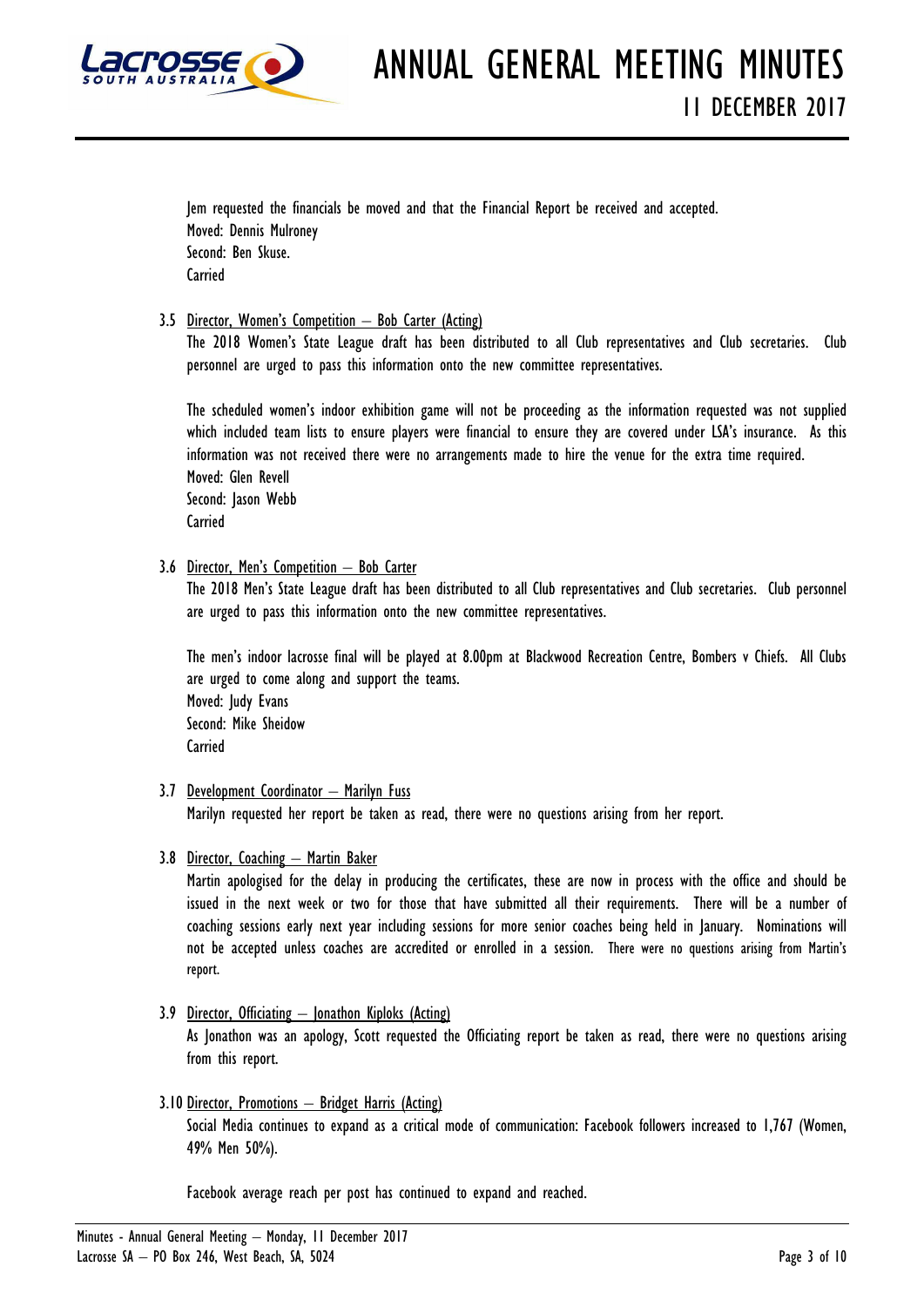

Australia 2,098 Japan 119 United States of America 72 New Zealand 22 United Kingdom 21

Most other small sports do not reach into other countries.

The organic post Reach, the number of people LSA posts were served to ie the 2017 ALA Senior Men's & Women's Lacrosse National Championship and the Norwood Oval Grand Final saw a spike in both posts and more importantly reach for each post. This should assist with sponsorship opportunities through being able to provide the reach details to potential sponsors. Whilst there are a number of people within the community who do not have social media, these platforms are essential in the marketing of our sport as an ever-increasing percentage of the population go to these platforms in search of information or by people sharing interesting content posts. Most junior will look to social media for information. Bridget's report will be attached to the Annual Report when distributed.

The monies showing in the financials as sponsorship came from the Norwood Grand Final sponsors being Bank SA and Living Choice. There were no further new sponsors for this financial year.

# 3.11 State Teams Representative – Anita Lewis (Acting)

Anita requested her report be taken as read, there were no questions arising from her report.

Congratulations the 2017 Men's Indoor State Team on winning the National Championships held in November.

Ask someone to move that all of the reports, (except for the Financial Report, which has already been accepted) be received and accepted as a group. Moved: Alan Pallant Second: Peter Noble Carried?

# 4. Election of Directors

As stated in the notice, the nominated portfolio directors have retired at tonight's AGM and the following nominations for positions vacant were taken as communicated by the due date.

# 4.1. Positions for Election:

4.1.1. State Teams Representative

There was only one nomination for this position by Anita Lewis, and with our Constitution not allowing for nominations from the floor, if nominations have been received in advance, formalisation of this election was undertaken. Scott requested that someone move that Anita Lewis be appointed to the position of State Teams Representative for a period of two years.

Moved: Laura Robinson Second: Ben Skuse All in favour **Carried** 

Nominations for all other positions were taken from the floor. Scott asked that those who choose to nominate, to address the room and provide information that would normally be requested on the Board Nomination form, being: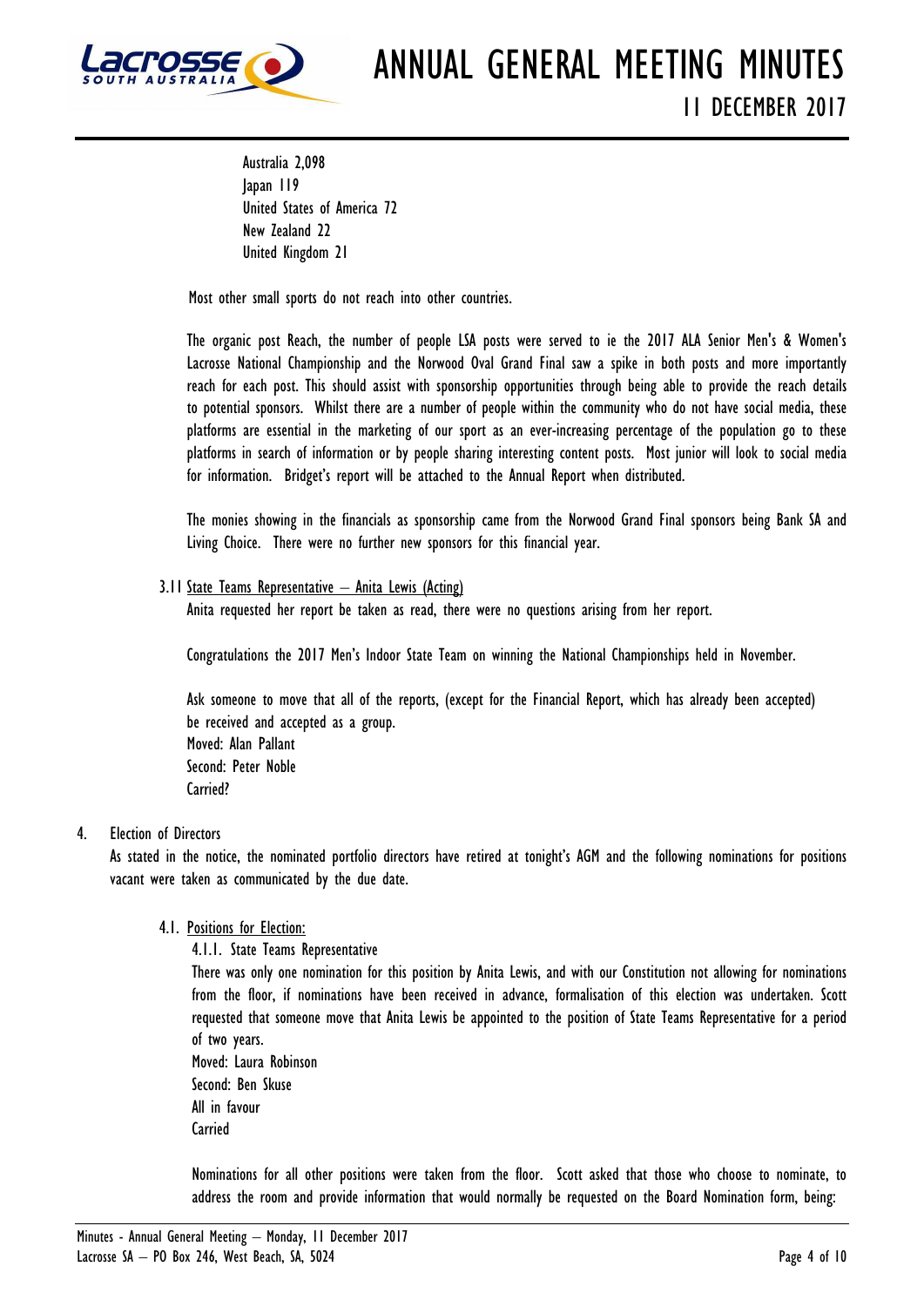

- A brief outline of your lacrosse background and current lacrosse involvement
- A brief outline of why you would like to become a Lacrosse SA Board Member
- A brief outline of the skills you believe you would bring to the Lacrosse SA Board
- 4.1.2. Deputy President

Overview: Assist the President whenever necessary to carry out his/her duties. Chair Board and other meetings when President is unavailable.

Mark Polden resigned from his role as Deputy President as he has taken on a role with the Australian Lacrosse Association.

Michael Hood nominated for the position of Deputy President. Moved: Dennis Mulroney Second: Michael Goudie **Carried** 

#### 4.1.3. Director, Men's Competition

Overview: Support the development, management, delivery and of Men's Lacrosse in SA, and the delivery of initiatives emanating from Lacrosse SA's current Strategic Plan. To ensure that MCC discussions, proposals, and decisions fall within the parameters and objectives of the LSA Strategic plan. Be the "face of" and "go to" person for all men's competition matters to the lacrosse community. Ensure all clubs are heard fairly on any point of business or disputes and should impartially advise all information to members of the MCC. Administer bylaws with reference to the men's competition and recommend any changes to the LSA Board.

Stephen Mortimer was nominated for the position of Director, Men's Competition. Stephen addressed the room and provided the following information:

- 2<sup>nd</sup> generation Lacrosse player
- Played from juniors through to seniors
- Played US High School, College, Aussies and a little Box Lacrosse
- Played for 27 years, currently playing State League at Glenelg
- Is an accountant with a young family
- Stepped down from all Club positions in the hopes of gaining this position
- Only conflict is as a current player and would argue that he is only nominating because he is a player
- Would like to continue the efforts of previous Men's Competition Directors
- Wants to align players and officials, same interests
- Wants to integrate box and field lacrosse
- Specifically wants to improve the overall level and spectacle of the men's game via the growth of skills and public awareness
- Believes his professional background which includes middle management between directors and shareholders would be good going into this Board as he has seen good communication and sound Board structure as an important tool
- Custodians of the sport so we are here for a short time being the players and then pass that knowledge onto someone else

There were no other nominations for this position.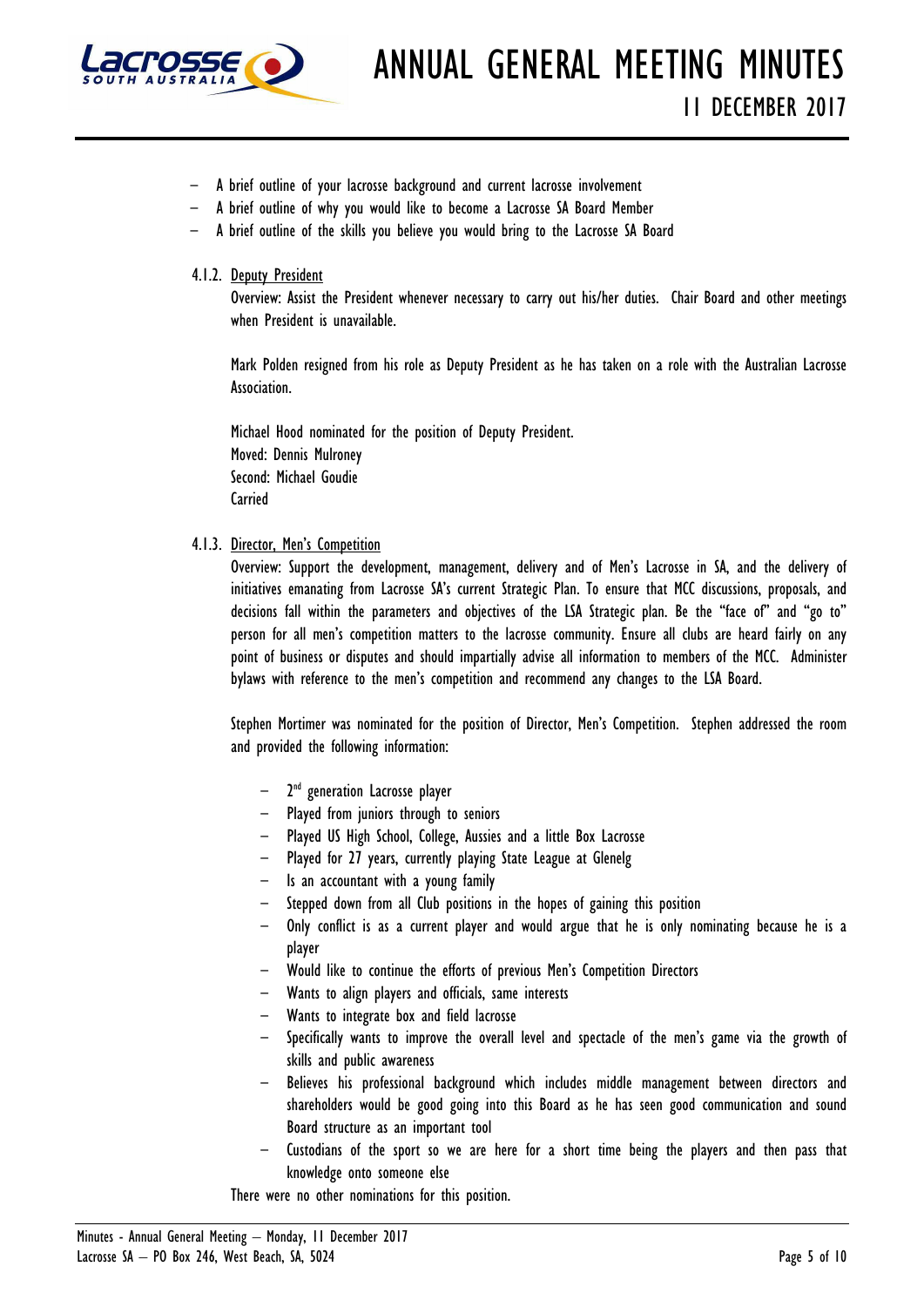

Moved: Stefan Guerin Second: Belinda Rowland **Carried** 

# 4.1.4. Director, Coaching

Overview: support the management, development and delivery of coaching education and mentoring programs and the delivery of relevant initiatives emanating from LSA's current Strategic Plan. Develops and maintains coaching education, support and reward/recognition programs. Considers and recommends initiatives to enhance coaching standards in SA.

There were no nominations were received from the floor. Position remains vacant, and can be filled by the Board for the balance of the term at the time of appointment.

# 4.1.5. Director, Officiating

Overview: Advises the Lacrosse SA Board on officiating policies and procedures, develops and maintains officiating education and accreditation programs, considers and recommends to the Board initiatives to enhance officiating standards and management procedures and oversees the policies and procedures of the affiliated Officiating bodies.

Responsible for the training and accreditation programmes for all the Officials and ensuring they are within the parameters, requirements and objectives of the LSA Strategic plan. Responsible for overseeing all officiating matters for all LSA competitions, game allocations, payments, best and fairest voting etc. Be the "GO TO" person on officiating matters for the lacrosse community.

Jonathon Kiploks was nominated from the floor and was aware of this nomination. Moved: Luke Keesing Second: Natalie Owens **Carried** 

Jonathon has started out with some good initiatives and we look forward to him continuing on the Board.

# 4.1.6. Director, Promotions

Overview: Source and service sponsors for the Association and special events. Coordinate and develop promotional opportunities including the writing of and placement of editorial and advertorial in lacrosse and generic publications. Coordinate newsletters (4) and other publications including promotional brochures and promotional material. Coordinate all Special Events, e.g. Nationals, Lightning Carnivals, Gala Days and Finals. Administer and update social media pages for the Association. Promote lacrosse through both visual and printed media. Liaise with Clubs and Affiliated bodies to assist them with Publicity and Promotion.

Martin Baker and Bridget Harris were nominated for this position and a voting election took place.

Martin Baker provided the following overview:

- Martin has been involved with Glenelg and Burnside Lacrosse Clubs.
- Has been involved at all levels, including a coach and a player.
- Has been involved with the media side of things with Burnside and Glenelg and LSA TV brand.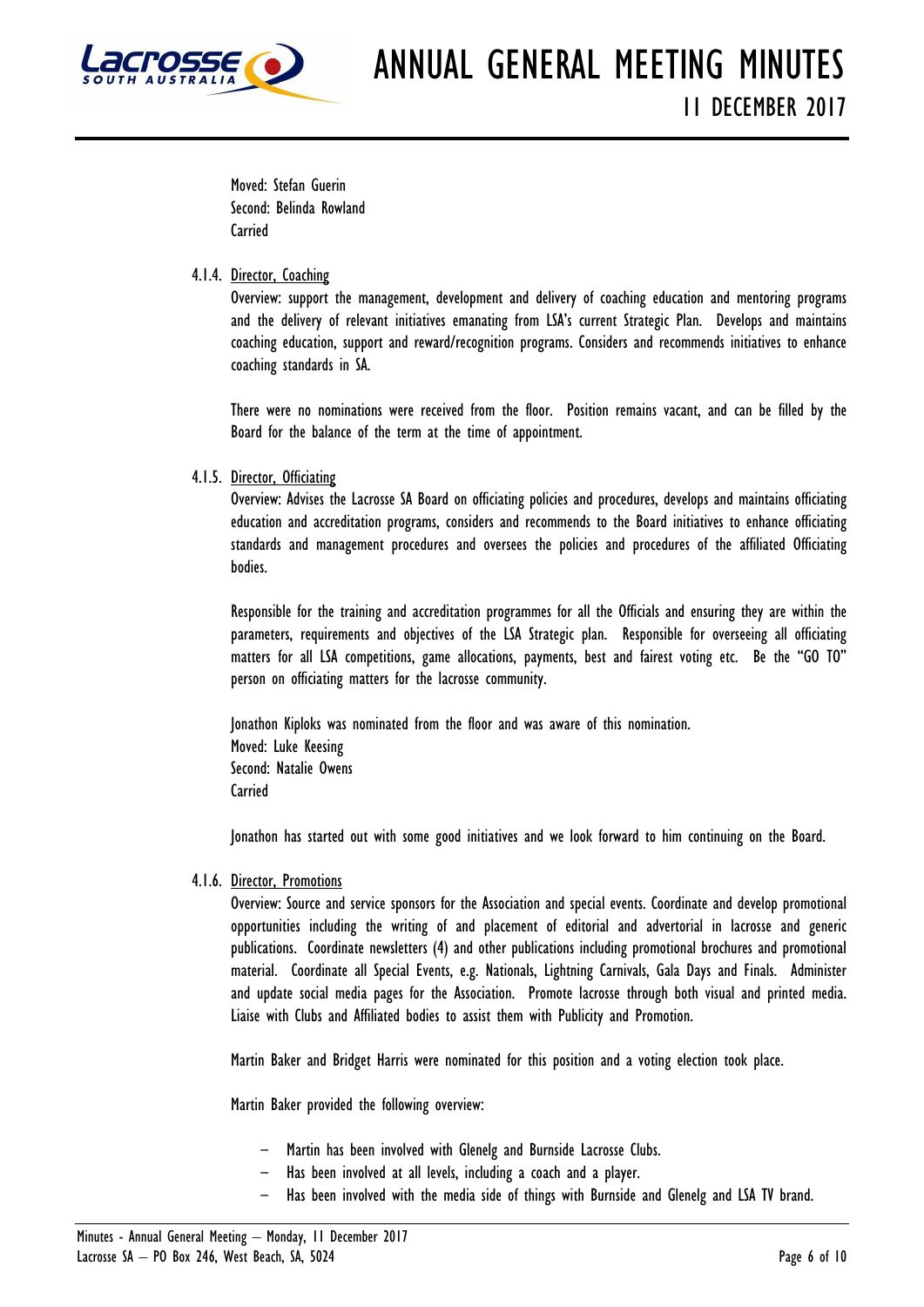

- Has lifted the profile of the game through several mediums including Facebook.
- Is looking to provide the platforms to market the sport where people can see it as much as possible.
- This could include continuing with live streaming. Martin thanked Scott Gill for his assistance in live streaming the LSA Grand Finals.
- Martin has been working with ALN to ensure we are working together and are on the same page to get as much coverage for SA.
- Martin would also like to recognise the good things that everybody in the community does through their hard work.
- The aim is to get more stuff out there to better increase our sponsorship opportunities.

Bridget Harris provided the following overview:

- Bridget has been Director, Promotions for the past 12 months.
- There had not been anyone in this position for a very long time and upon her appointment noticed a Facebook page with very little reach.
- There was limited sponsorship.
- The internal communications was fantastic, however the external communication to be able to reach a new target market was not there.
- Bridget has a sales background.
- Bridget currently works for a not for profit organisation in business development with the task of trying to engage the outside community.
- Bridget is related to the Vickery's and is the sister of Josh Harris who was in an Australian Team.
- Believes we don't need to sell lacrosse to lacrosse people, they are already engaged. The target market should be the parents whose children are not going to be in the next AFL grand finals star.
- We need to sell the game to kids who are not going to be the next soccer superstar.
- We need to sell the game to kids that want to have a go, who want to run around, who enjoy playing a game and participating.
- We have one division in most grades therefore anyone can strive for a league team.
- Social media is where we need to engage people, to give some stats:
	- ALA senior grand final reached 2,144 organic reaches. Small to medium size businesses pay money for this type of engagement
- Was instrumental in bringing the 2017 Lacrosse SA Grand Final into fruition.
- The total event reach was 20,000 people.
- Bridget comes from Burnside and believes people cannot have Club alliances and needs to act in the best interest of lacrosse.

Whilst the collation of votes was occurring the meeting was adjourned. The first collation of votes provided a greater number of votes than those nominated delegates that were present and a second vote was requested from the delegates with only those nominated to vote provided with voting slips.

Andrew Harris – ALA Marketing Director addressed the room during the adjournment and provided information on Quick Stix.

Following collation of the votes, with election by simple majority, Martin Baker was appointed to this role.

Moved: Alen Marenkovic Second: Laura Robinson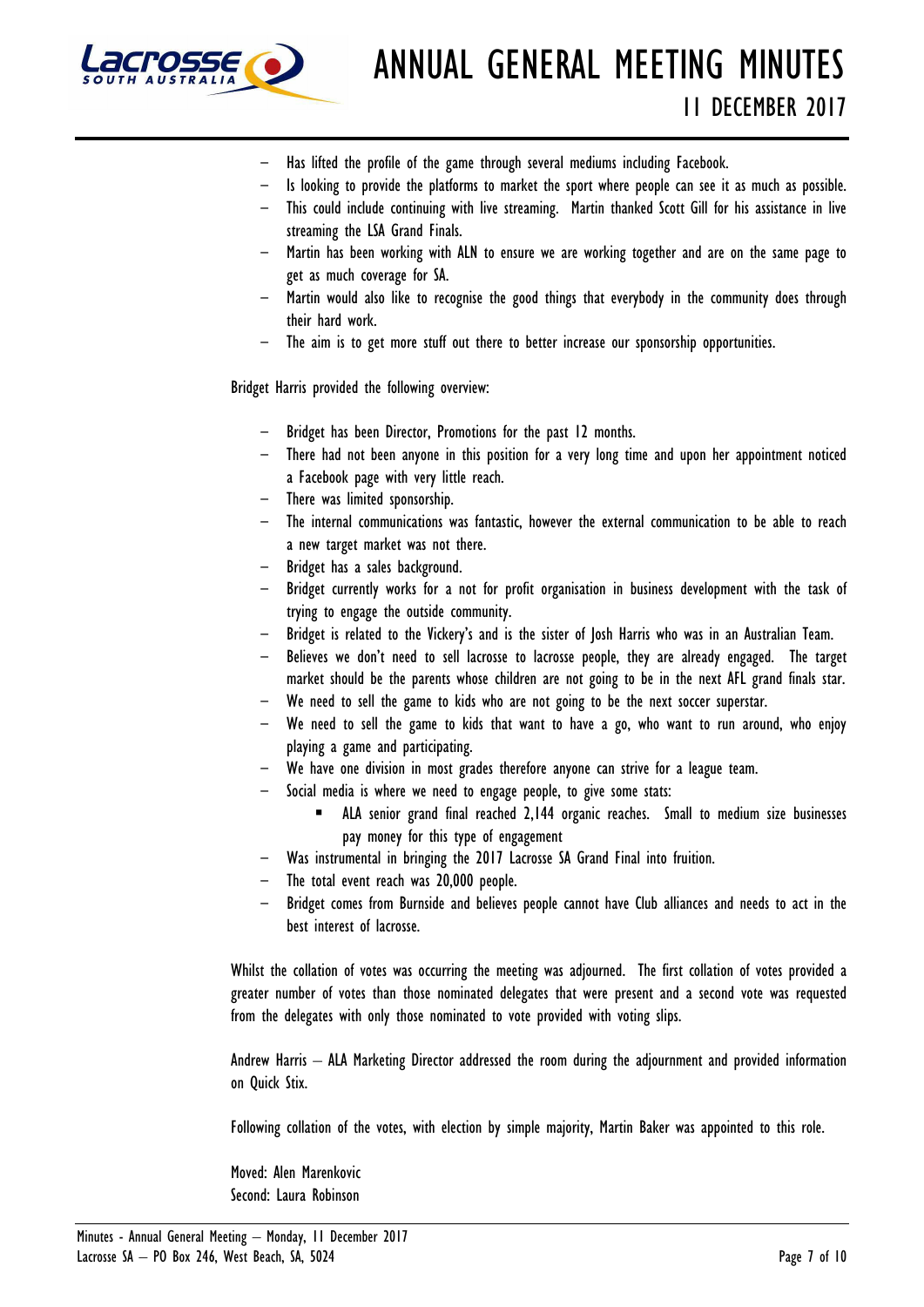

**Carried** 

#### 5. Non-Board Positions

5.1 Patron

Kathy Benger was Patron last year and also provided guidance in other areas including women's officiating. Kathy Benger had agreed prior to the AGM to continue. Kathy Benger was appointed to continue in this role.

5.2 Deputy Patron

Peter Noble was Deputy Patron last year and has again agreed to take on this role. Scott asked someone to move that he be re-appointed. Moved: Dennis Mulroney Second: Alan Pallant All in favour

**Carried** 

5.3 Auditor

Jem advised that John Swann has agreed to take on the role of auditor in 2018. Scott asked someone to move that he be re-appointed.

Moved: Bob Hewitson Second: Peter Noble All in favour

**Carried** 

5.4 Historian

Luke Oswald was historian last year and has again agreed to take on this role. Scott asked someone to move that he be re-appointed. Moved: Dennis Mulroney Second: Judy Evans

- All in favour
- **Carried**
- 6. Setting of Affiliation Fees for 2017 Affiliation Fees for 2018 season will remain as '\$60 for clubs and \$30 for other affiliated bodies'. Moved: David Robertson Second: Bob Hewitson **Carried**
- 7. General Business
	- 7.1. Presentation of Lacrosse SA Awards

SERVICE AWARDS - FOR PLAYERS WITH 300, 400 OR 500 GAMES A member shall have competed in 300, 400 or 500 documented games in the Senior Competition conducted by Lacrosse SA or selection in 10 National and/or International senior competition teams.

Scott Morris of the North Adelaide Lacrosse Club (500 games)

SERVICE AWARDS – OFFICIALS/ADMINISTRATORS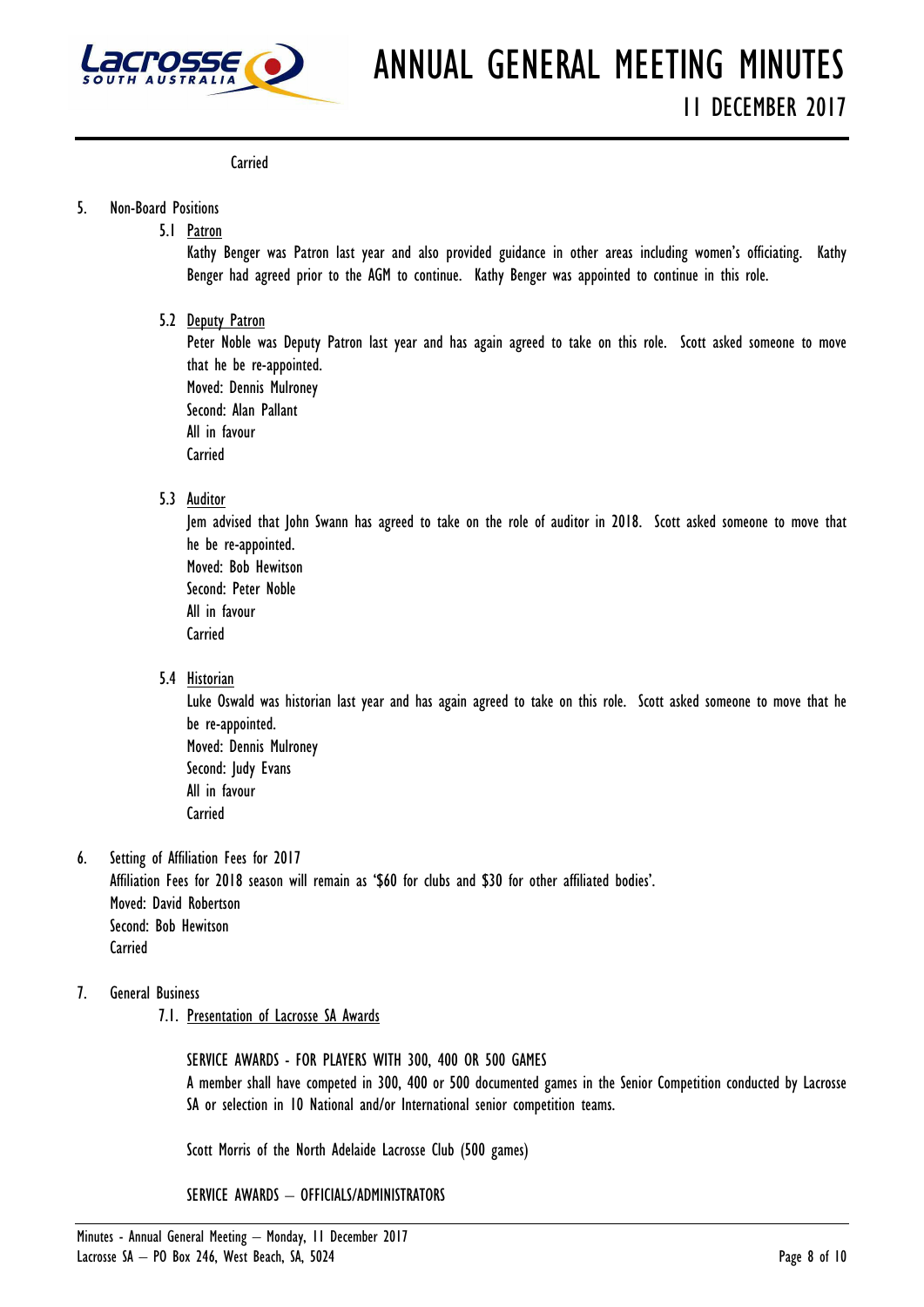

ANNUAL GENERAL MEETING MINUTES 11 DECEMBER 2017

A member shall have rendered meritorious service for a minimum of 7 years at National, State or Club level for coaching and officiating at an accredited level or as a Board member.

Daniel Robertson of the North Adelaide Lacrosse Club

SERVICE AWARDS - OFFICIALS/ADMINISTRATORS Michael Goudie of the North Adelaide Lacrosse Club

#### 2017 SANDERY TROPHY: UNDER 17 SPORTSMAN OF THE YEAR

The Sandery Trophy – Under 17 Sportsman of the Year was created in order to recognise the achievements of those players recognised to be the best. In a number of instances, nominees within these categories are already competing on the open arena despite their young age. Any player deemed to have achieved a record of outstanding performance and achievements throughout the year and is not older than 17 years of age on the 1st January, are eligible to be nominated in this category.

James Burgess of the North Adelaide Lacrosse Club

#### 2017 GOMER TROPHY: UNDER 17 SPORTSWOMAN OF THE YEAR

Judy Evans presented - The Gomer Trophy – Under 17 Sportswoman of the Year was created in order to recognise the achievements of those players recognised to be the best. In a number of instances, nominees within these categories are already competing on the open arena despite their young age. Any player deemed to have achieved a record of outstanding performance and achievements throughout the year and is not older than 17 years of age on the 1st January, are eligible to be nominated in this category.

Tyshia Skuse of the North Adelaide Lacrosse Club

#### 2017 SPORTSMAN OF THE YEAR

Sportsman of the Year was created in order to recognise the achievements of those players whose achievements over the past calendar year are considered to be outstanding. Any player deemed to have achieved a record of outstanding performances and achievements throughout the 2017 year are eligible to be nominated in these categories.

Tom Vickery of the East Torrens Payneham Lacrosse Club

#### 2017 AWARD OF MERIT

A member shall have rendered a minimum of seven years meritorious service and involvement for the benefit of lacrosse and Lacrosse SA through National, State, Club, Officiating, Coaching or Administrative service. A maximum of three awards can be presented annually.

Mark Southwell of the Woodville Lacrosse Club

#### 2017 LIFE MEMBER AWARDS

Life Membership is for voluntary, meritorious service and involvement within lacrosse for a minimum of ten years specifically for Lacrosse SA. Consideration is given to the length and continuity of service, responsibility of tasks or positions held, persona presented and the benefits derived from the commitment to lacrosse in this state. Club or National participation is not a qualification.

Peter Vickery of the East Torrens Payneham Lacrosse Club